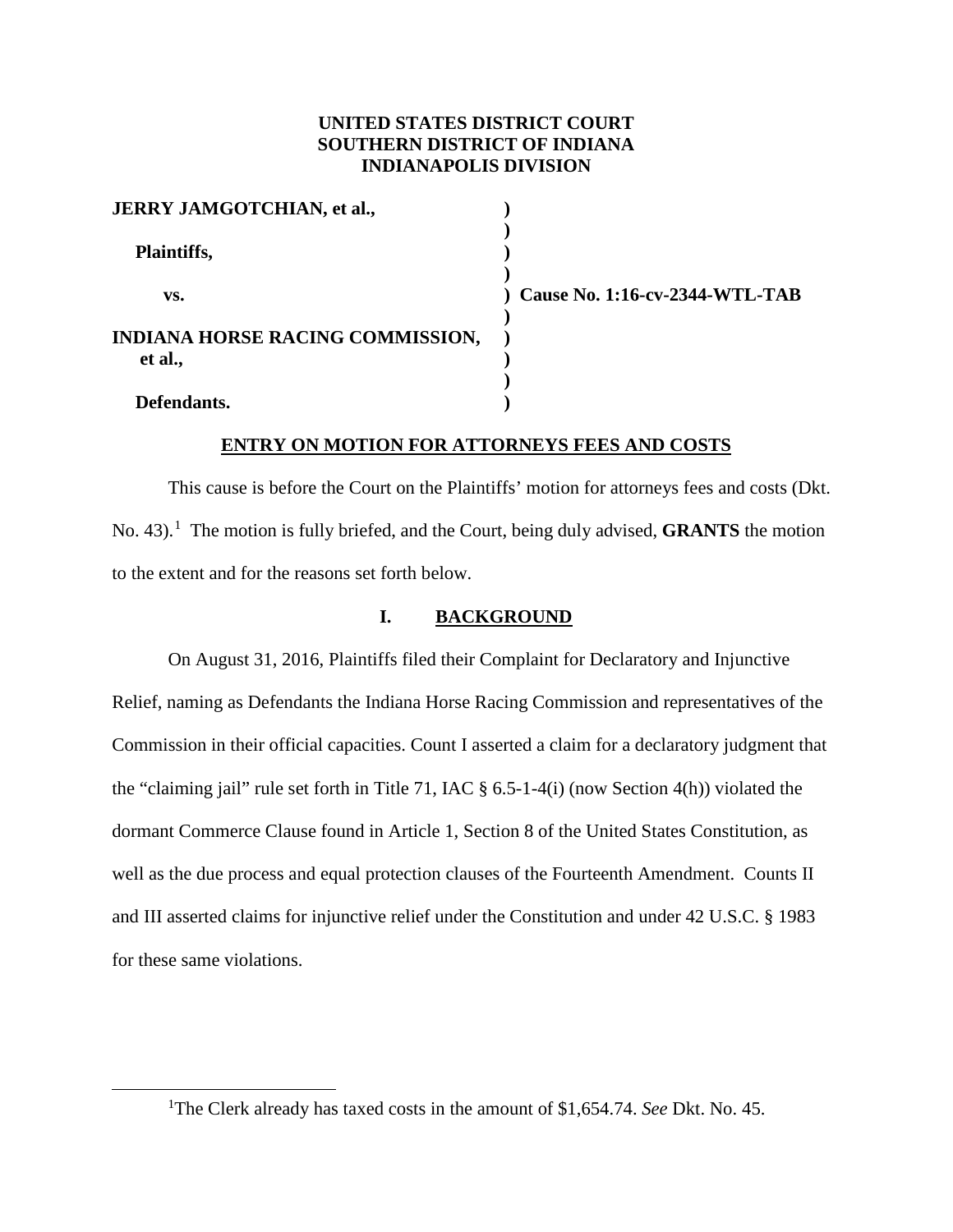On October 21, 2016, the Plaintiffs filed their motion for summary judgment on their Commerce Clause claims. On November 18, 2016, the Defendants sought an extension of time to respond to Plaintiffs' Motion, which the Court granted. On February 1, 2017, after obtaining written discovery from the Plaintiffs, the Defendants filed a Response to the Plaintiffs' motion, and the Defendants filed a Cross-Motion for Summary Judgment. The Plaintiffs filed a reply on March 1, 2017. On March 31, 2017, the Plaintiffs filed a Response to Defendants' Cross-Motion, and the Defendants replied on April 21, 2017. The Court granted the Plaintiffs' motion and denied the Defendants' motion on September 20, 2017.

Pursuant to Fed. R. Civ. P. 54(d), Local Rule 54-1 and 42 U.S.C. § 1988, the Plaintiffs now request attorneys fees and costs of \$64,823.52 and their recoverable costs beyond those already sought in their Bill of Costs (Doc. No. 42) in the amount of \$498.48.

#### **II. STANDARD**

The Civil Rights Attorneys Fees Awards Act of 1976, 42 U.S.C. § 1988, provides, in relevant part:

In any action or proceeding to enforce a provision of section 1981, 1981a, 1982, 1983, 1985 and 1986 of this title . . ., the court, in its discretion, may allow the prevailing party . . . a reasonable attorney's fee as part of the  $costs \ldots$ .

42 U.S.C. § 1988(b). Section 1988's "overriding goal [is] to reimburse with a reasonable attorneys' fee those who as 'private attorneys general' take it upon themselves to invoke and thereby invigorate federal constitutional and statutory rights." *Charles v. Daley*, 846 F.2d 1057, 1063 (7th Cir. 1988). An award of attorneys fees thus both "reimburses a plaintiff for 'what it cos[t] [him] to vindicate [civil] rights,' and holds to account 'a violator of federal law.'" *Fox v.*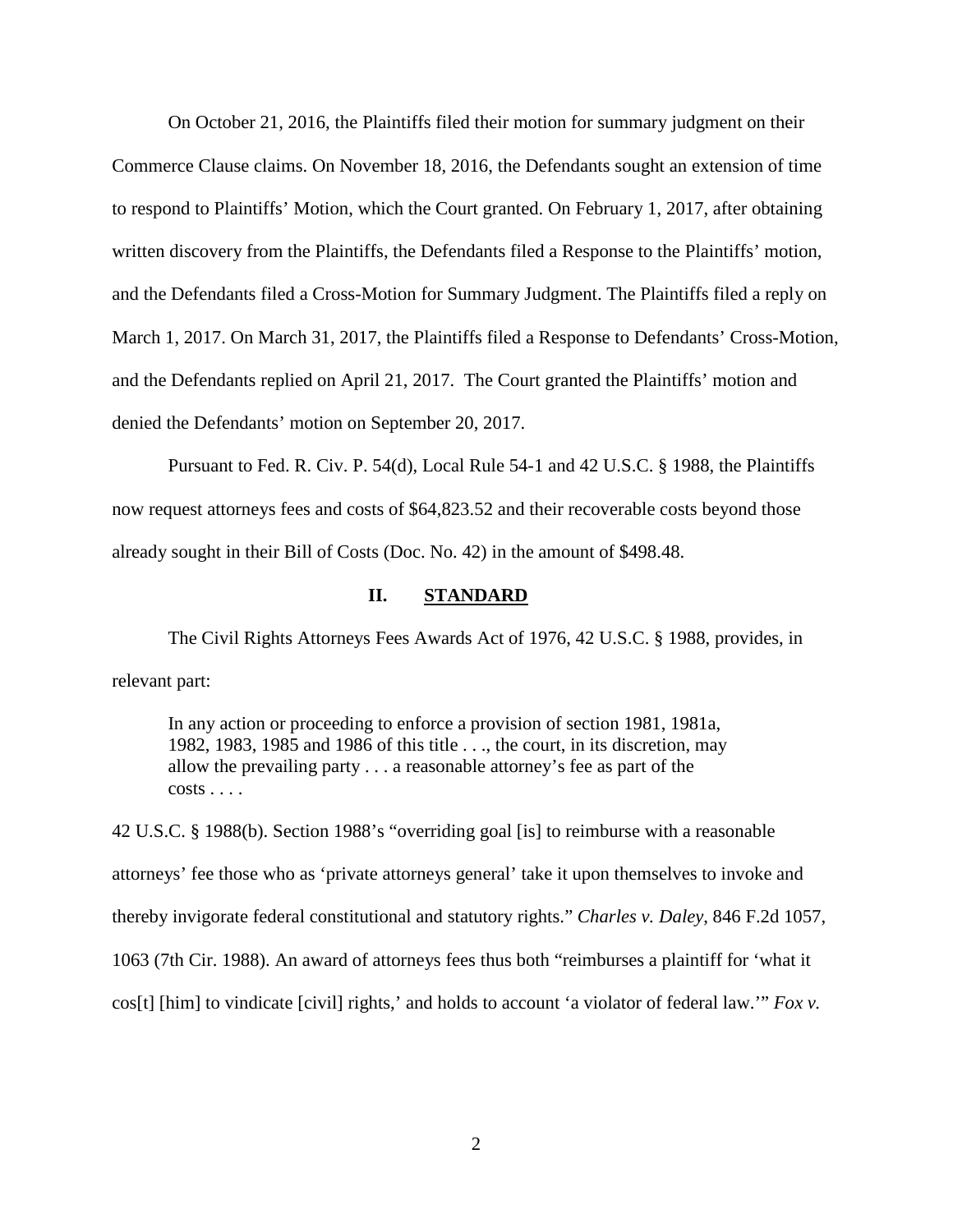*Vice*, 563 U.S. 826, 833 (2011) (citations omitted). Violations of the dormant Commerce Clause are cognizable. § 1983. *Nat'l Solid Waste Mgmt. Assoc. v. Meyer*, 63 F.3d 652, 662 n.11 (7th Cir. 1995) (citing *Dennis v. Higgins*, 498 U.S. 439, 446 (1991)).

The calculation of an attorney's fee award involves four general steps: (1) establishment of a reasonable hourly rate; (2) tabulation of attorney hours reasonably expended on the case; (3) multiplication of these two numbers to reach a "lodestar" figure; and (4) reduction of this amount (where appropriate) to account for limited success. *Pennsylvania v. Delaware Valley Citizens' Council for Clean Air*, 478 U.S. 546, 564-65 (1986). A fee petitioner is required to exercise billing judgment, that is, to submit sufficient fee documentation with adequate explanation in order to provide the court with a basis for evaluating the claim and to submit a request for fees that is limited to reasonable expenses and eliminates excessive, redundant, or otherwise unnecessary time. *Spegon v. Catholic Bishop of Chicago*, 175 F.3d 544, 550-52 (7th Cir. 1999). To assist the court in fulfilling its obligation, the party seeking fees bears the burden of proving the reasonableness of the hours worked and the hourly rates claimed. *Id.* at 550 (citing *Hensley v. Eckerhart*, 461 U.S. 424, 434 (1983)).

#### **III. DISCUSSION**

The Defendants admit that the Plaintiffs were the prevailing parties and are entitled to an award of reasonable attorneys fees. However, the Defendants raise several objections to the Plaintiffs' request. Each is addressed below.

### **A. Entry That Includes Pennsylvania Case**

The Defendants first challenge an entry in which the Plaintiffs seek \$1,924.00 for the following: "Prepare discovery responses in Indiana case, prepare discovery for Indiana case; *prepare Rule 26(a)(1) for Pennsylvania case*; prepare Preliminary Witness Exhibit List and[sic]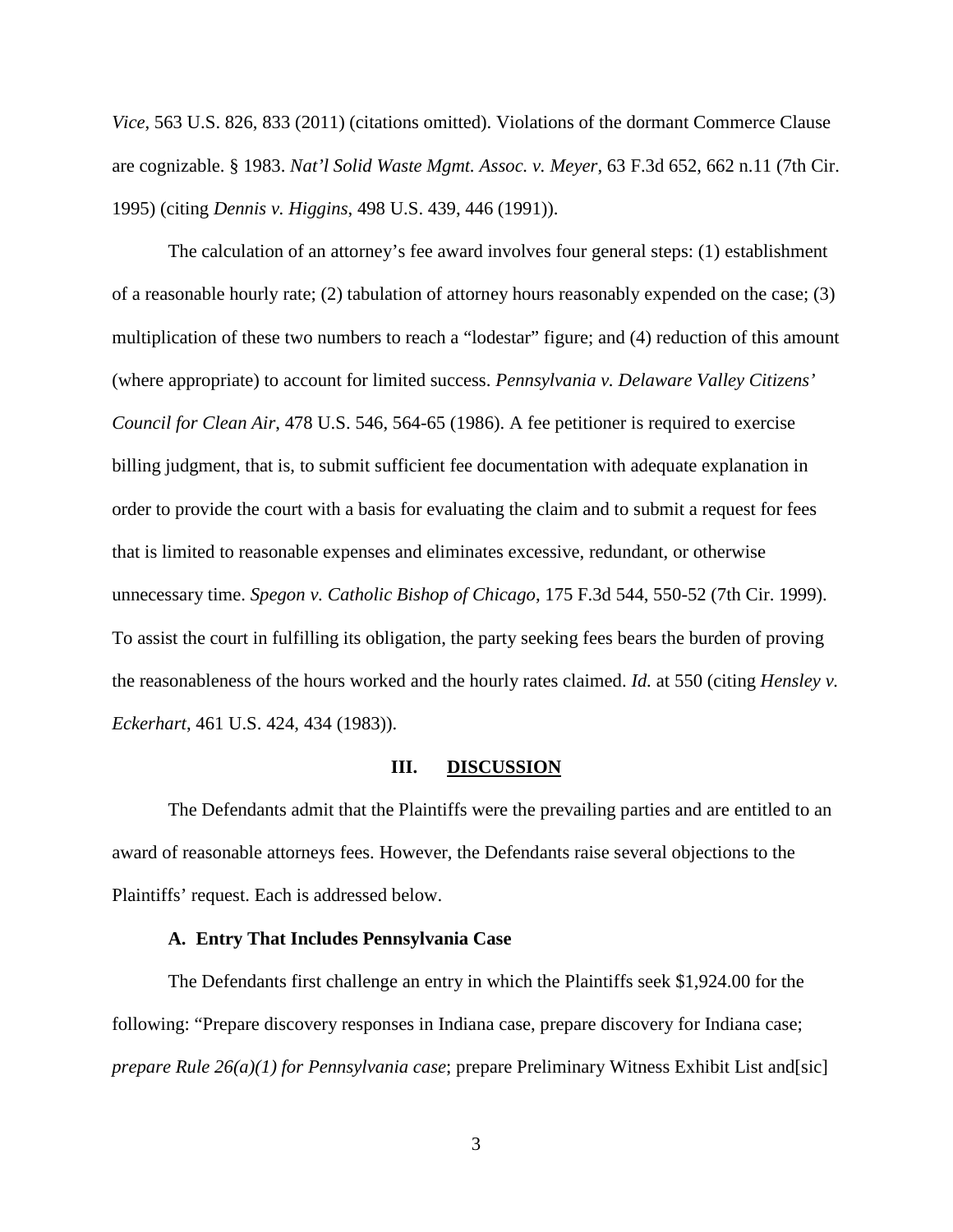Indiana case." Dkt. No. 44-2 at. 2 (emphasis added). The Plaintiffs acknowledge that the inclusion of time on the Pennsylvania case was an error but indicate that no more than one-half hour would have been attributed to the Pennsylvania disclosures. The Court, having reviewed the exhibits that the Plaintiffs attach in support of this assertion, finds this explanation and estimate credible and subtracts 0.5 hours (\$260.00) from that time entry.

#### **B. Fees for Travel to Indianapolis**

The Defendants also challenge the following:

8.0 hours billed at a rate of \$520 for a total of \$4,160.00 for "Travel to and from Indiana; take deposition of Mike Smith and Tim Day." [ECF 44-2, p. 3.] Plaintiff additionally requests \$498.48 in costs for attorney Hunger for travel, lodging, and dinner in Indianapolis. [ECF 44-2, p. 4.]

Dkt. No. 46 at 3. The Defendants argue that travel time and travel expenses are unnecessary because the Plaintiffs did not need out-of-town counsel. There is no prohibition on recovery of fees by an out-of-town attorney, and a single trip to Indianapolis to conduct depositions is not unreasonable. Further, the Seventh Circuit has held that "expenses of litigation that are distinct from either statutory costs or the costs of the lawyer's time reflected in his hourly billing rates expenses for such things as postage, long-distance calls, xeroxing, travel, paralegals, and expert witnesses—are part of the reasonable attorney's fee allowed by the Civil Rights Attorney's Fees Awards Act." *Heiar v. Crawford Cty.*, *Wis.*, 746 F.2d 1190, 1203 (7th Cir. 1984). These expenses are thus authorized by § 1988. As such, the Court rejects the Defendants' challenge to these fees and expenses.

### **C. Fees for West Virginia Hearing**

The Defendants also argue that the Court should not award fees for the time that Plaintiffs' counsel spent on an administrative proceeding in West Virginia. The Court agrees. The administrative hearing was not a proceeding to enforce the Plaintiffs' rights under § 1983.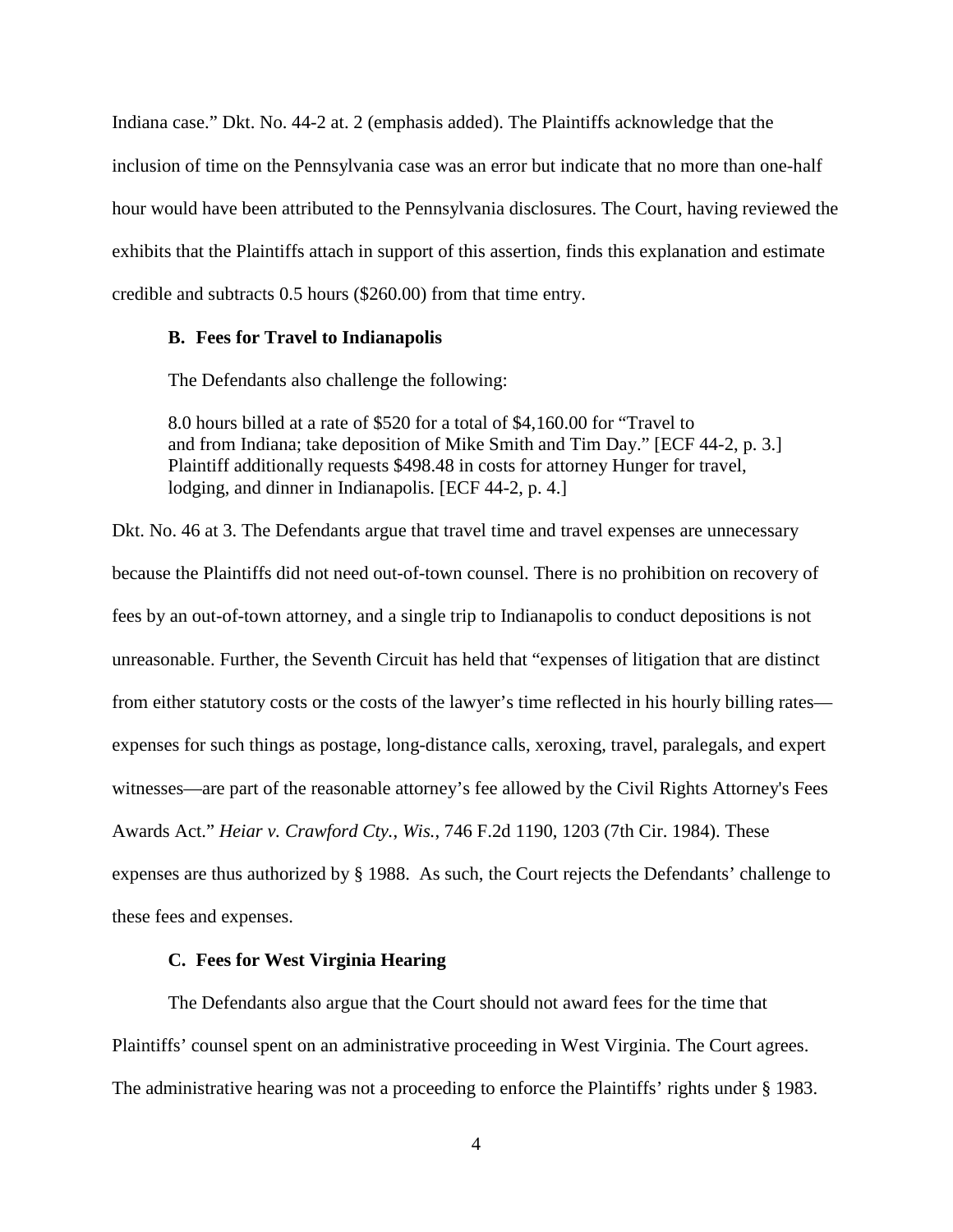*See New York Gaslight Club, Inc. v. Carey*, 447 U.S. 54, 60 (1980). Nor was it a proceeding that was necessary to the Plaintiffs' claims in this lawsuit. *See id.* Rather, the proceeding came about due to Indiana's unconstitutional enforcement of its claiming jail rule. Because the Plaintiffs were not required to appear in West Virginia to enforce their constitutional rights or exhaust any state law remedies, the Plaintiffs are not entitled to recover these costs as attorneys fees for the West Virginia proceeding. As such, the Court disallows 20.7 hours for Andrew Jenkins (\$7,762.50) and 2.1 hours for Joel Turner (\$934.50) for their work on the West Virginia administrative hearing.

#### **D. Hourly Billing Rates**

The Defendant also argues that the billing rates of Alan Brown, Barry Hunter, Joel Turner, and Meredith Norman are too high and should be lowered to \$350 per hour for each attorney. The hourly rate for each attorney ranged from \$405 to \$520.

A reasonable hourly rate is "one that is derived from the market rate for the services rendered." *Pickett v. Sheridan Health Care Ctr.*,664 F.3d 632, 640 (7th Cir. 2011) (internal quotation marks omitted). If the attorney has an actual billing rate that he or she typically charges and obtains for similar litigation, that is presumptively his hourly rate. *Id*. "Only if an attorney is unable to provide evidence of her actual billing rates should a district court look to other evidence." *Mathur v. Bd. of Trustees of S. Illinois Univ.*, 317 F.3d 738, 743 (7th Cir. 2003). Here, the Plaintiffs have provided evidence that the hourly rates are the actual market rates that Frost Brown Todd LLC bills to its clients. The Court finds that those rates are reasonable and are the proper rates to use in calculating the lodestar.

5